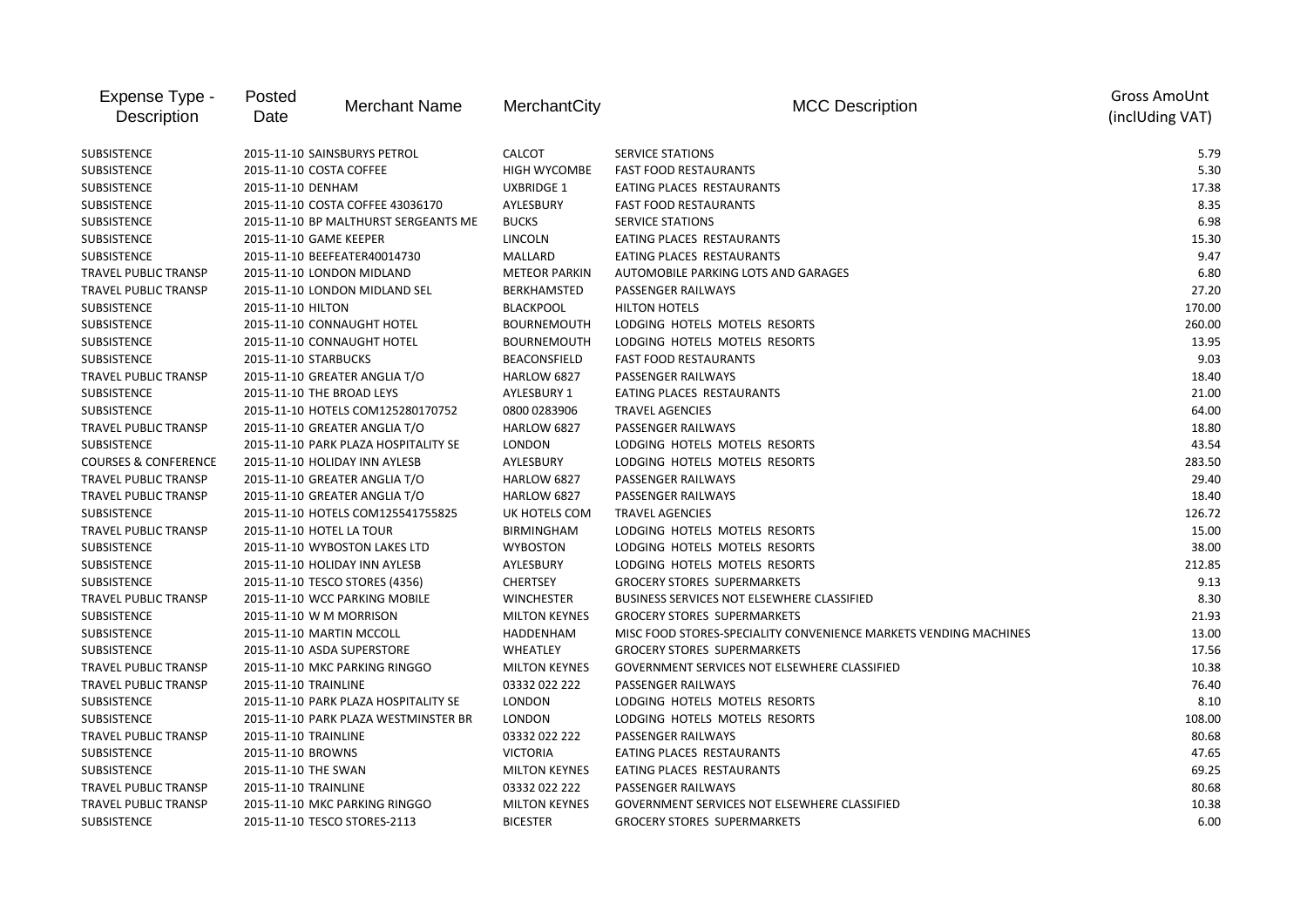| TRAVEL PUBLIC TRANSP            | 2015-11-10 LONDON MIDLAND            | <b>METEOR PARKIN</b> | AUTOMOBILE PARKING LOTS AND GARAGES                              | 6.70   |
|---------------------------------|--------------------------------------|----------------------|------------------------------------------------------------------|--------|
| TRAVEL PUBLIC TRANSP            | 2015-11-10 LONDON MIDLAND SEL        | BERKHAMSTED          | PASSENGER RAILWAYS                                               | 27.20  |
| SUBSISTENCE                     | 2015-11-10 SAINSBURYS S/MKTS         | <b>CHIPPINGNORTO</b> | <b>GROCERY STORES SUPERMARKETS</b>                               | 6.09   |
| <b>OTHER EXPENSES</b>           | 2015-11-10 SEAHAWK TROPHIES          | <b>BUCKINGHAM</b>    | MISCELLANEOUS AND RETAIL STORES                                  | 32.00  |
| SUBSISTENCE                     | 2015-11-10 MARRIOTT                  | <b>LONDON</b>        | <b>MARRIOTT</b>                                                  | 38.81  |
| SUBSISTENCE                     | 2015-11-10 TICKETOFFICESALE          | <b>SWTRAINS WIND</b> | PASSENGER RAILWAYS                                               | 26.10  |
| <b>SUBSISTENCE</b>              | 2015-11-10 HOLIDAY INN AYLESB        | AYLESBURY            | LODGING HOTELS MOTELS RESORTS                                    | 69.00  |
| <b>SUBSISTENCE</b>              | 2015-11-10 SELFSERVE TICKET          | <b>SWTRAINS WIND</b> | PASSENGER RAILWAYS                                               | 10.00  |
| SUBSISTENCE                     | 2015-11-10 SELFSERVE TICKET          | <b>SWTRAINS WATE</b> | PASSENGER RAILWAYS                                               | 10.00  |
| SUBSISTENCE                     | 2015-11-10 TRAINLINE                 | 03332 022 222        | PASSENGER RAILWAYS                                               | 34.22  |
| SUBSISTENCE                     | 2015-11-10 LONDON MIDLAND TIC        | <b>MILTON KEYNES</b> | PASSENGER RAILWAYS                                               | 33.10  |
| <b>SUBSISTENCE</b>              | 2015-11-10 RAMADA ENCORE M-KEYNES    | <b>MILTON KEYNES</b> | RAMADA INNS                                                      | 72.44  |
| <b>SUBSISTENCE</b>              | 2015-11-10 RAMADA ENCORE M-KEYNES    | <b>MILTON KEYNES</b> | RAMADA INNS                                                      | 159.40 |
| TRAVEL PUBLIC TRANSP            | 2015-11-10 OYSTER AUTOTOPUP          | 0343 2221234         | PASSENGER RAILWAYS                                               | 40.00  |
| TRAVEL PUBLIC TRANSP            | 2015-11-10 OYSTER AUTOTOPUP          | 0343 2221234         | PASSENGER RAILWAYS                                               | 40.00  |
| TRAVEL PUBLIC TRANSP            | 2015-11-10 OYSTER AUTOTOPUP          | 0343 2221234         | PASSENGER RAILWAYS                                               | 40.00  |
| SUBSISTENCE                     | 2015-11-10 MDN WELCB/WAITROSE        | <b>LEICESTER</b>     | MISC FOOD STORES-SPECIALITY CONVENIENCE MARKETS VENDING MACHINES | 7.85   |
| SUBSISTENCE                     | 2015-11-10 SAINSBURYS S/MKTS         | CALCOT 559           | <b>GROCERY STORES SUPERMARKETS</b>                               | 10.65  |
| <b>SPARES LEASE CARS</b>        | 2015-11-10 BLANKPRODUCTS LTD         | 44121748178          | MISCELLANEOUS AND RETAIL STORES                                  | 9.85   |
| <b>REPAIRS &amp; MAINTENANC</b> | 2015-11-10 B & Q                     | AYLESBURY A          | LUMBER AND BUILDING MATERIALS STORES                             | 6.16   |
| <b>OTHER EXPENSES</b>           | 2015-11-10 SOUTH BUCKS D C           | <b>DENHAM</b>        | <b>GOLF COURSES-PUBLIC</b>                                       | 192.50 |
| <b>COMPUTER SOFTWARE</b>        | 2015-11-10 DNH*GODADDY.COM EUROPE    | GODADDY.COM          | COMPUTER NETWORK/INFORMATION SERVICES                            | 138.95 |
| <b>CANTEEN EQUIPMENT</b>        | 2015-11-10 TIMPSON                   | AYLESBURY            | SHOE REPAIR SHOPS SHOE SHINE PARLORS & HAT CLEANING SHOPS        | 9.00   |
| <b>CANTEEN EQUIPMENT</b>        | 2015-11-10 TESCO STORES-2038         | AYLESBURY            | <b>GROCERY STORES SUPERMARKETS</b>                               | 21.00  |
| SUBSISTENCE                     | 2015-11-10 PREMIER INN 44536600      | MANCHESTERCC(        | <b>PREMIER INN</b>                                               | 157.50 |
| <b>SUBSISTENCE</b>              | 2015-11-10 THE BROAD LEYS            | AYLESBURY 1          | EATING PLACES RESTAURANTS                                        | 162.60 |
| PROFESSIONAL SUBS               | 2015-11-10 WWW.AAT-ORG.UK            | LONDON EC1R          | ACCOUNTING AUDITING AND BOOKKEEPING SERVICES                     | 110.00 |
| <b>TECHNICAL PUBLIC</b>         | 2015-11-10 WWW.CIPFA.ORG.UK/PFMCO    | LONDON WC2N          | MEMBERSHIP ORGANIZATIONS NOT ELSEWHERE CLASSIFIED                | 390.00 |
| <b>TECHNICAL PUBLIC</b>         | 2015-11-10 WWW.CIPFA.ORG.UK/PFMCO    | LONDON WC2N          | MEMBERSHIP ORGANIZATIONS NOT ELSEWHERE CLASSIFIED                | 180.00 |
| <b>SUBSISTENCE</b>              | 2015-11-10 TESCO STORES 2041         | <b>AYLESBURY 2</b>   | <b>GROCERY STORES SUPERMARKETS</b>                               | 5.74   |
| SUBSISTENCE                     | 2015-11-10 OXFORD PEARTREE STARBU    | <b>OXFORD</b>        | MISC FOOD STORES-SPECIALITY CONVENIENCE MARKETS VENDING MACHINES | 5.35   |
| SUBSISTENCE                     | 2015-11-10 PARK PLAZA COUNTY HALL HO | <b>LONDON</b>        | LODGING HOTELS MOTELS RESORTS                                    | 30.00  |
| SUBSISTENCE                     | 2015-11-10 BENUGO CATERING BUCKIN    | LONDON               | <b>CATERERS</b>                                                  | 10.80  |
| SUBSISTENCE                     | 2015-11-10 WASABI WATERLOO STATIO    | <b>LONDON</b>        | EATING PLACES RESTAURANTS                                        | 6.55   |
| SUBSISTENCE                     | 2015-11-10 CAFFE NERO                | PORTCULLIS HO        | EATING PLACES RESTAURANTS                                        | 4.30   |
| SUBSISTENCE                     | 2015-11-10 NERO EXPRESS              | KINGS CROSS C        | EATING PLACES RESTAURANTS                                        | 2.35   |
| SPARES FOR RED FLEET            | 2015-11-10 CO-STAR COMPONENTS        | <b>HARROGATE</b>     | ELECTRICAL PARTS AND EQUIPMENT                                   | 16.14  |
| SPARES FOR RED FLEET            | 2015-11-10 CJS DIRECT LTD            | <b>BIRMINGHAM</b>    | <b>BUSINESS SERVICES NOT ELSEWHERE CLASSIFIED</b>                | 583.92 |
| SPARES FOR RED FLEET            | 2015-11-10 WWW.CSE-DISTRIBUTORS.C    | <b>INTERNET</b>      | INDUSTRIAL SUPPLIES NOT ELSEWHERE CLASSI                         | 49.72  |
| SPARES FOR RED FLEET            | 2015-11-10 CLASSIC-CAR-WORLD         | 01522 888178         | MISCELLANEOUS AND RETAIL STORES                                  | 16.65  |
| <b>OPERATIONAL EQUIP</b>        | 2015-11-10 JUSTCAREMEDICAL.CO        | 02084 538886         | MEDICAL SERVICES & HEALTH PRACTITIONERS NOT ELSEWHERE CLASSIFED  | 143.88 |
| <b>CANTEEN EQUIPMENT</b>        | 2015-11-10 ARGOS RETAIL GROUP        | <b>INTERNET</b>      | <b>DISCOUNT STORES</b>                                           | 43.93  |
| <b>COURSES &amp; CONFERENCE</b> | 2015-11-10 WWW.PUBLICPOLICYEXCHAN    | 2078406064           | BUSINESS SERVICES NOT ELSEWHERE CLASSIFIED                       | 354.00 |
| <b>COURSES &amp; CONFERENCE</b> | 2015-11-10 MERCURE SHEFFIELD ST PAUL | SHEFFIELD            | LODGING HOTELS MOTELS RESORTS                                    | 59.40  |